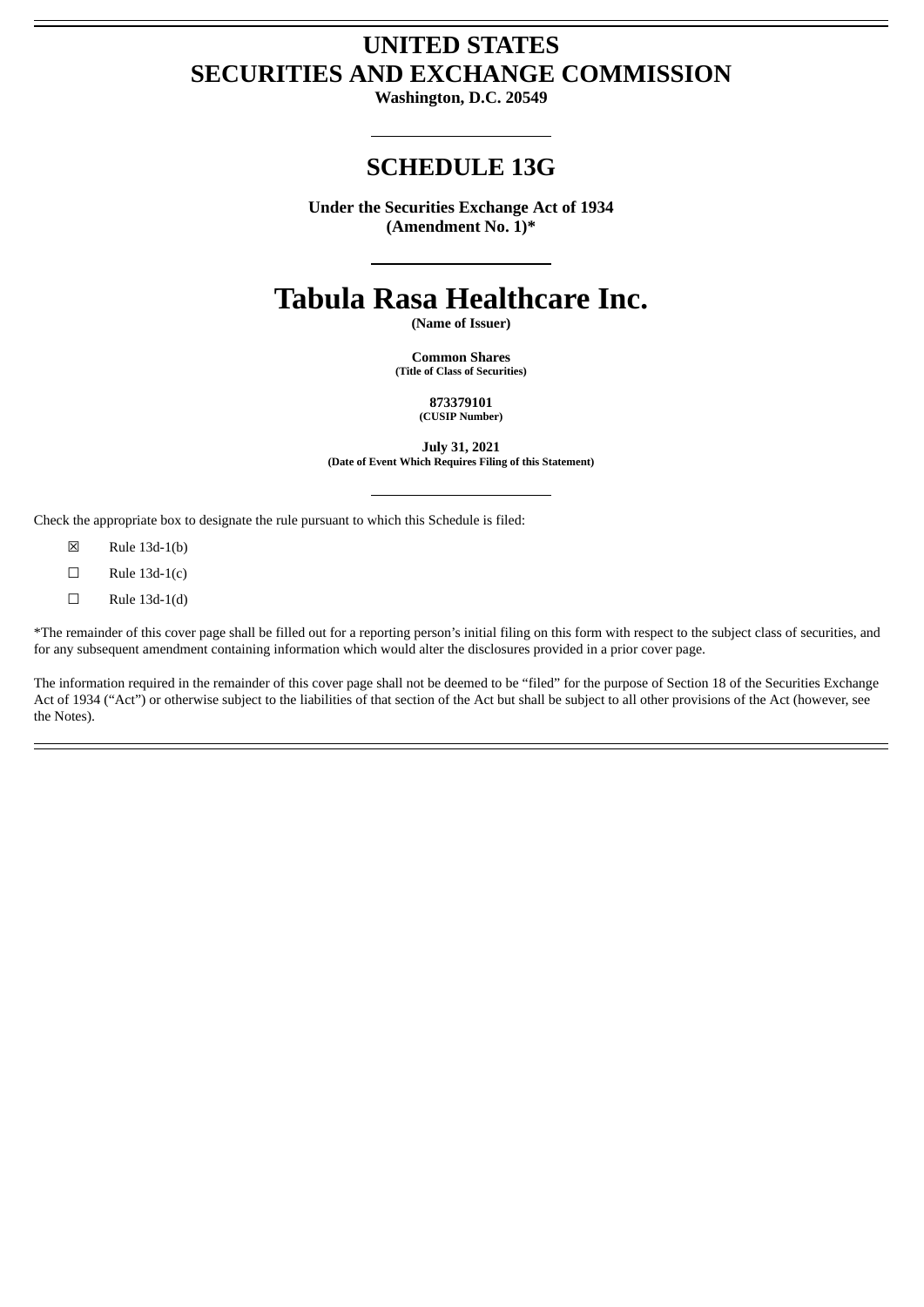| 1.  | Names of Reporting Persons                                                                                                                                                                                                                                                                                 |    |                                             |  |  |
|-----|------------------------------------------------------------------------------------------------------------------------------------------------------------------------------------------------------------------------------------------------------------------------------------------------------------|----|---------------------------------------------|--|--|
|     | Macquarie Group Limited                                                                                                                                                                                                                                                                                    |    |                                             |  |  |
| 2.  | Check the Appropriate Box if a Member of a Group (See Instructions)                                                                                                                                                                                                                                        |    |                                             |  |  |
|     | (a) $\boxtimes$ (b) $\square$                                                                                                                                                                                                                                                                              |    |                                             |  |  |
| 3.  | <b>SEC Use Only</b>                                                                                                                                                                                                                                                                                        |    |                                             |  |  |
| 4.  | Citizenship or Place of Organization                                                                                                                                                                                                                                                                       |    |                                             |  |  |
|     | Sydney, New South Wales Australia                                                                                                                                                                                                                                                                          |    |                                             |  |  |
|     |                                                                                                                                                                                                                                                                                                            | 5. | Sole Voting Power                           |  |  |
|     | Number of                                                                                                                                                                                                                                                                                                  |    | $\Omega$                                    |  |  |
|     | <b>Shares</b>                                                                                                                                                                                                                                                                                              | 6. | <b>Shared Voting Power</b>                  |  |  |
|     | Beneficially<br>Owned by                                                                                                                                                                                                                                                                                   |    | $\bf{0}$                                    |  |  |
|     | Each<br>Reporting                                                                                                                                                                                                                                                                                          | 7. | Sole Dispositive Power                      |  |  |
|     | Person                                                                                                                                                                                                                                                                                                     |    | $\Omega$                                    |  |  |
|     | With                                                                                                                                                                                                                                                                                                       | 8. | <b>Shared Dispositive Power</b>             |  |  |
|     |                                                                                                                                                                                                                                                                                                            |    | $\mathbf{0}$                                |  |  |
| 9.  | Aggregate Amount Beneficially Owned by Each Reporting Person                                                                                                                                                                                                                                               |    |                                             |  |  |
|     | 2,661,053 deemed beneficially owned due to reporting person's ownership of Macquarie Bank Limited, Macquarie Management Holdings Inc.,<br>Macquarie Investment Management Business Trust and Macquarie Investment Management Global Limited whose individual holdings are<br>shown on the following forms. |    |                                             |  |  |
| 10. | Check if the Aggregate Amount in Row (9) Excludes Certain Shares (See Instructions)                                                                                                                                                                                                                        |    |                                             |  |  |
|     | □                                                                                                                                                                                                                                                                                                          |    |                                             |  |  |
| 11. | Percent of Class Represented by Amount in Row (9)                                                                                                                                                                                                                                                          |    |                                             |  |  |
|     | 10.71%                                                                                                                                                                                                                                                                                                     |    |                                             |  |  |
| 12. |                                                                                                                                                                                                                                                                                                            |    | Type of Reporting Person (See Instructions) |  |  |
|     | HC                                                                                                                                                                                                                                                                                                         |    |                                             |  |  |
|     |                                                                                                                                                                                                                                                                                                            |    |                                             |  |  |

Page 2 of 13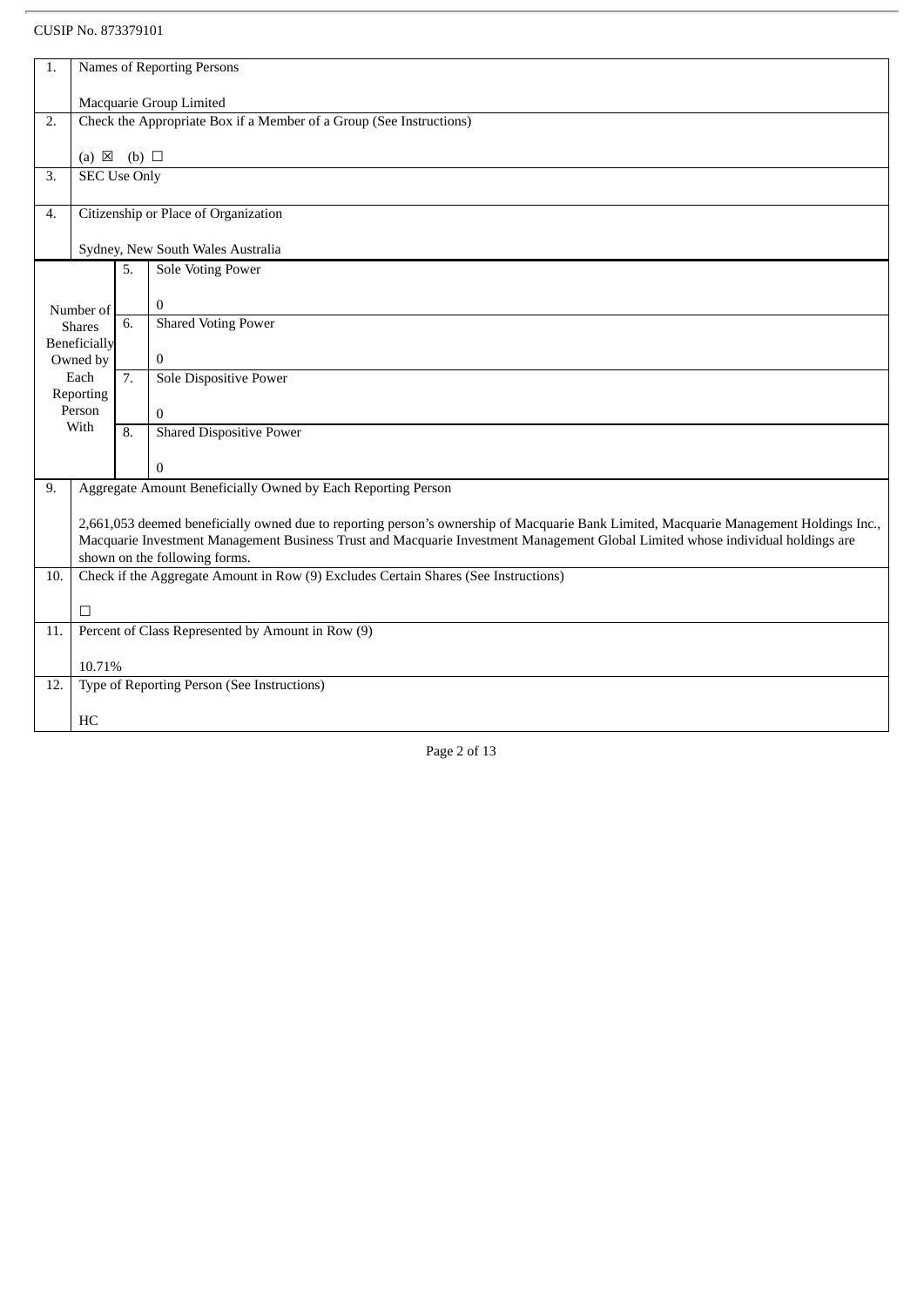| 1.                                            | Names of Reporting Persons                                                                                                                                                                                                                                                         |    |                                                              |  |
|-----------------------------------------------|------------------------------------------------------------------------------------------------------------------------------------------------------------------------------------------------------------------------------------------------------------------------------------|----|--------------------------------------------------------------|--|
|                                               | Macquarie Bank Limited                                                                                                                                                                                                                                                             |    |                                                              |  |
| 2.                                            | Check the Appropriate Box if a Member of a Group (See Instructions)                                                                                                                                                                                                                |    |                                                              |  |
|                                               | (a) $\boxtimes$ (b) $\square$                                                                                                                                                                                                                                                      |    |                                                              |  |
| 3.                                            | <b>SEC Use Only</b>                                                                                                                                                                                                                                                                |    |                                                              |  |
| 4.                                            | Citizenship or Place of Organization                                                                                                                                                                                                                                               |    |                                                              |  |
|                                               |                                                                                                                                                                                                                                                                                    |    | Sydney, New South Wales, Australia                           |  |
|                                               |                                                                                                                                                                                                                                                                                    | 5. | Sole Voting Power                                            |  |
|                                               | Number of                                                                                                                                                                                                                                                                          |    | $\mathbf{0}$                                                 |  |
|                                               | <b>Shares</b>                                                                                                                                                                                                                                                                      | 6. | <b>Shared Voting Power</b>                                   |  |
|                                               | <b>Beneficially</b><br>Owned by                                                                                                                                                                                                                                                    |    | $\mathbf{0}$                                                 |  |
|                                               | Each<br>Reporting                                                                                                                                                                                                                                                                  | 7. | <b>Sole Dispositive Power</b>                                |  |
|                                               | Person                                                                                                                                                                                                                                                                             |    | $\mathbf{0}$                                                 |  |
| With<br><b>Shared Dispositive Power</b><br>8. |                                                                                                                                                                                                                                                                                    |    |                                                              |  |
|                                               |                                                                                                                                                                                                                                                                                    |    | $\mathbf{0}$                                                 |  |
| 9.                                            |                                                                                                                                                                                                                                                                                    |    | Aggregate Amount Beneficially Owned by Each Reporting Person |  |
|                                               | 2,661,053 deemed beneficially owned due to reporting person's ownership of Macquarie Management Holdings Inc., Macquarie Investment<br>Management Business Trust and Macquarie Investment Management Global Limited whose individual holdings are shown on the following<br>forms. |    |                                                              |  |
| 10.                                           | Check if the Aggregate Amount in Row (9) Excludes Certain Shares (See Instructions)                                                                                                                                                                                                |    |                                                              |  |
|                                               | П                                                                                                                                                                                                                                                                                  |    |                                                              |  |
| 11.                                           | Percent of Class Represented by Amount in Row (9)                                                                                                                                                                                                                                  |    |                                                              |  |
|                                               | 10.71%                                                                                                                                                                                                                                                                             |    |                                                              |  |
| 12.                                           |                                                                                                                                                                                                                                                                                    |    | Type of Reporting Person (See Instructions)                  |  |
|                                               | CO                                                                                                                                                                                                                                                                                 |    |                                                              |  |
|                                               |                                                                                                                                                                                                                                                                                    |    | Page 3 of 13                                                 |  |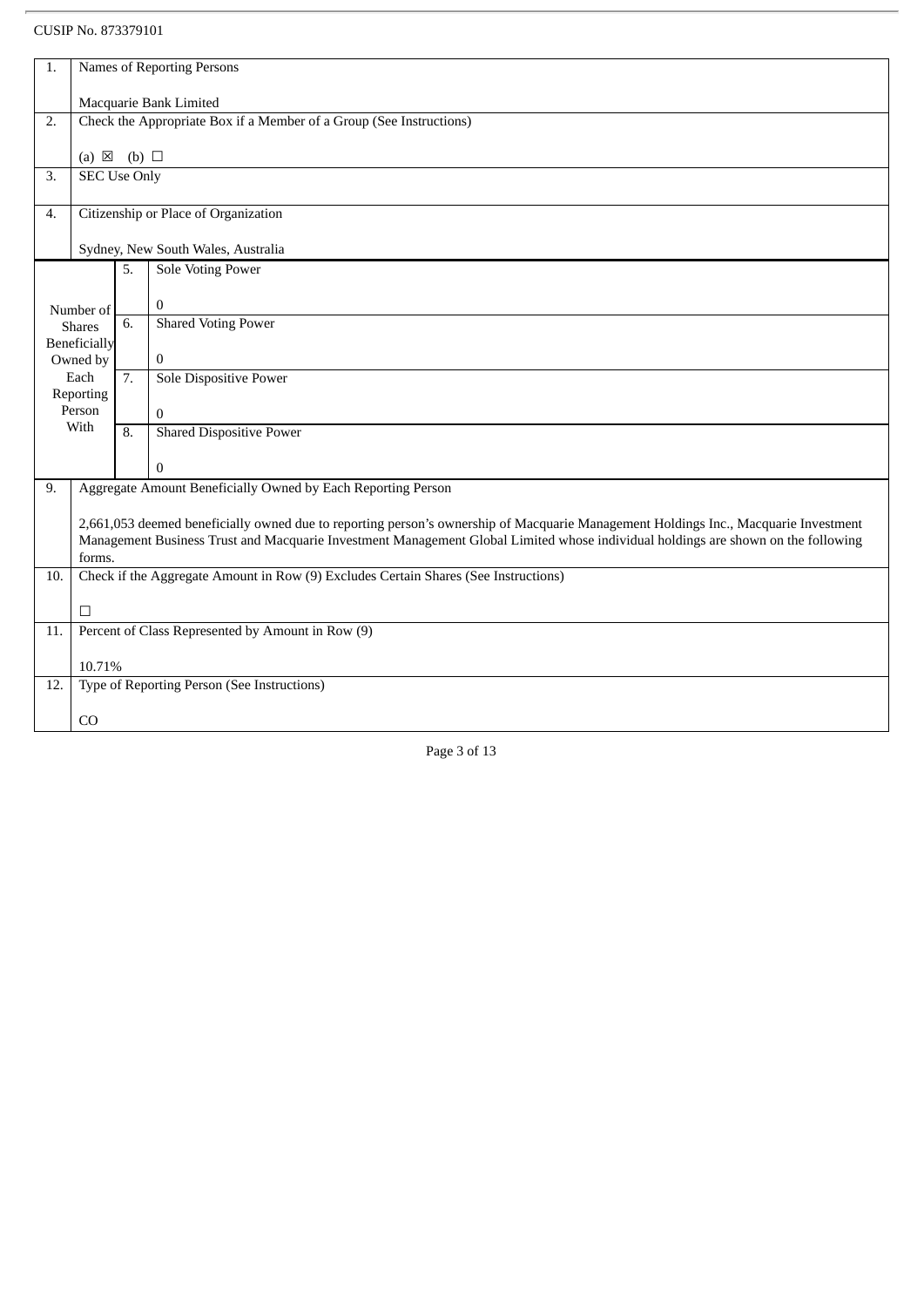| 1.  | <b>Names of Reporting Persons</b>                                                                                         |                  |                                                              |  |  |
|-----|---------------------------------------------------------------------------------------------------------------------------|------------------|--------------------------------------------------------------|--|--|
|     |                                                                                                                           |                  |                                                              |  |  |
|     | Macquarie Management Holdings Inc.                                                                                        |                  |                                                              |  |  |
| 2.  | Check the Appropriate Box if a Member of a Group (See Instructions)                                                       |                  |                                                              |  |  |
|     | (a) $\boxtimes$ (b) $\square$                                                                                             |                  |                                                              |  |  |
| 3.  | <b>SEC Use Only</b>                                                                                                       |                  |                                                              |  |  |
|     |                                                                                                                           |                  |                                                              |  |  |
| 4.  |                                                                                                                           |                  | Citizenship or Place of Organization                         |  |  |
|     |                                                                                                                           |                  |                                                              |  |  |
|     | <b>State of Delaware</b>                                                                                                  |                  |                                                              |  |  |
|     |                                                                                                                           | 5.               | Sole Voting Power                                            |  |  |
|     |                                                                                                                           |                  | 2,660,621                                                    |  |  |
|     | Number of<br><b>Shares</b>                                                                                                | 6.               | <b>Shared Voting Power</b>                                   |  |  |
|     | Beneficially                                                                                                              |                  |                                                              |  |  |
|     | Owned by                                                                                                                  |                  | $\boldsymbol{0}$                                             |  |  |
|     | Each                                                                                                                      | $\overline{7}$ . | Sole Dispositive Power                                       |  |  |
|     | Reporting<br>Person                                                                                                       |                  |                                                              |  |  |
|     | With                                                                                                                      |                  | 2,660,621                                                    |  |  |
|     |                                                                                                                           | 8.               | <b>Shared Dispositive Power</b>                              |  |  |
|     |                                                                                                                           |                  | $\mathbf{0}$                                                 |  |  |
| 9.  |                                                                                                                           |                  | Aggregate Amount Beneficially Owned by Each Reporting Person |  |  |
|     |                                                                                                                           |                  |                                                              |  |  |
|     | 2,660,621 deemed beneficially owned due to reporting person's ownership of Macquarie Investment Management Business Trust |                  |                                                              |  |  |
| 10. | Check if the Aggregate Amount in Row (9) Excludes Certain Shares (See Instructions)                                       |                  |                                                              |  |  |
|     |                                                                                                                           |                  |                                                              |  |  |
| 11. | 区<br>Percent of Class Represented by Amount in Row (9)                                                                    |                  |                                                              |  |  |
|     |                                                                                                                           |                  |                                                              |  |  |
|     | 10.71%                                                                                                                    |                  |                                                              |  |  |
| 12. | Type of Reporting Person (See Instructions)                                                                               |                  |                                                              |  |  |
|     |                                                                                                                           |                  |                                                              |  |  |
|     | HC                                                                                                                        |                  |                                                              |  |  |
|     |                                                                                                                           |                  |                                                              |  |  |

Page 4 of 13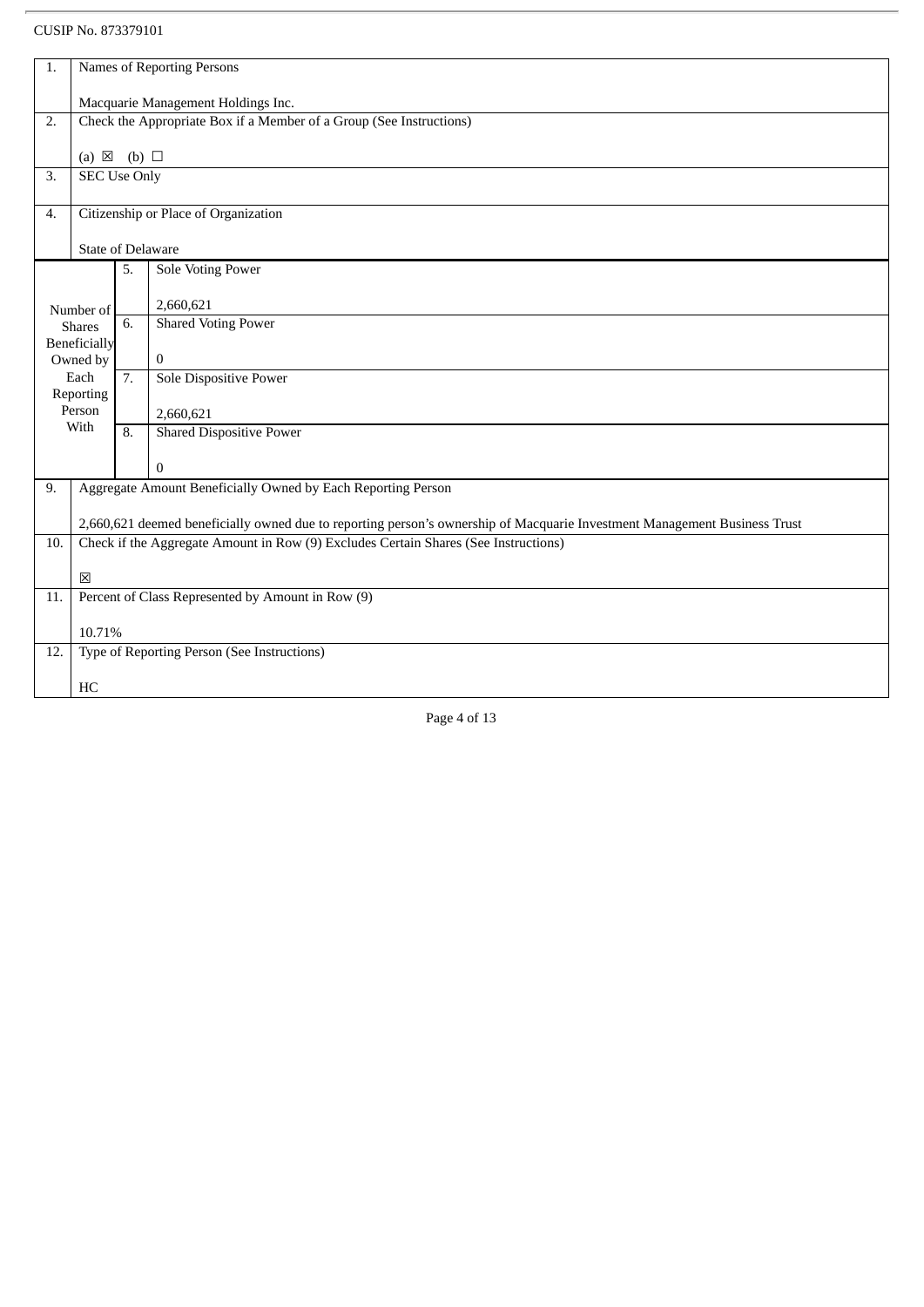| 1.                                                                        | Names of Reporting Persons                                                          |    |                                                              |  |  |
|---------------------------------------------------------------------------|-------------------------------------------------------------------------------------|----|--------------------------------------------------------------|--|--|
| Macquarie Investment Management Business Trust                            |                                                                                     |    |                                                              |  |  |
| Check the Appropriate Box if a Member of a Group (See Instructions)<br>2. |                                                                                     |    |                                                              |  |  |
|                                                                           |                                                                                     |    |                                                              |  |  |
| 3.                                                                        | (a) $\boxtimes$ (b) $\square$<br><b>SEC Use Only</b>                                |    |                                                              |  |  |
| 4.                                                                        |                                                                                     |    |                                                              |  |  |
|                                                                           | Citizenship or Place of Organization                                                |    |                                                              |  |  |
|                                                                           | <b>State of Delaware</b>                                                            |    |                                                              |  |  |
|                                                                           |                                                                                     | 5. | Sole Voting Power                                            |  |  |
|                                                                           | Number of                                                                           |    | 2,660,621                                                    |  |  |
|                                                                           | <b>Shares</b>                                                                       | 6. | <b>Shared Voting Power</b>                                   |  |  |
|                                                                           | <b>Beneficially</b><br>Owned by                                                     |    | $\mathbf{0}$                                                 |  |  |
|                                                                           | Each                                                                                | 7. | <b>Sole Dispositive Power</b>                                |  |  |
|                                                                           | Reporting<br>Person                                                                 |    | 2,660,621                                                    |  |  |
|                                                                           | With                                                                                | 8. | <b>Shared Dispositive Power</b>                              |  |  |
|                                                                           |                                                                                     |    | $\boldsymbol{0}$                                             |  |  |
| 9.                                                                        |                                                                                     |    | Aggregate Amount Beneficially Owned by Each Reporting Person |  |  |
|                                                                           | 2,660,621                                                                           |    |                                                              |  |  |
| 10.                                                                       | Check if the Aggregate Amount in Row (9) Excludes Certain Shares (See Instructions) |    |                                                              |  |  |
|                                                                           | $\boxtimes$                                                                         |    |                                                              |  |  |
| 11.                                                                       | Percent of Class Represented by Amount in Row (9)                                   |    |                                                              |  |  |
|                                                                           |                                                                                     |    |                                                              |  |  |
| 10.71%<br>Type of Reporting Person (See Instructions)<br>12.              |                                                                                     |    |                                                              |  |  |
|                                                                           |                                                                                     |    |                                                              |  |  |
|                                                                           | IA                                                                                  |    |                                                              |  |  |

Page 5 of 13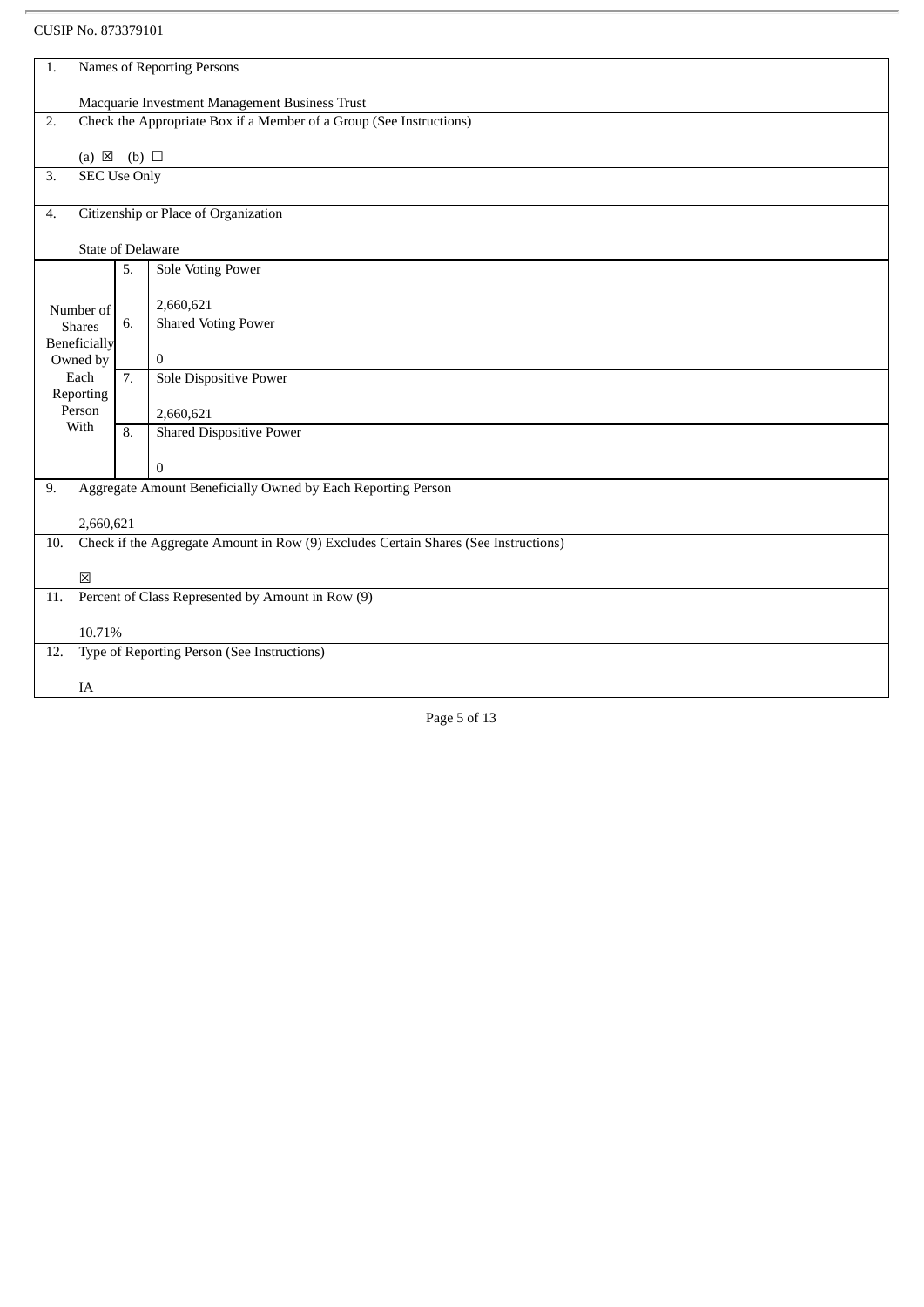| 1.  | Names of Reporting Persons                                                                 |                  |                                                              |  |  |
|-----|--------------------------------------------------------------------------------------------|------------------|--------------------------------------------------------------|--|--|
|     | Macquarie Investment Management Global Limited                                             |                  |                                                              |  |  |
| 2.  | Check the Appropriate Box if a Member of a Group (See Instructions)                        |                  |                                                              |  |  |
|     |                                                                                            |                  |                                                              |  |  |
| 3.  | (a) $\boxtimes$ (b) $\square$<br><b>SEC Use Only</b>                                       |                  |                                                              |  |  |
|     |                                                                                            |                  |                                                              |  |  |
| 4.  |                                                                                            |                  | Citizenship or Place of Organization                         |  |  |
|     |                                                                                            |                  | Sydney, New South Wales, Australia                           |  |  |
|     |                                                                                            | 5.               | <b>Sole Voting Power</b>                                     |  |  |
|     |                                                                                            |                  | 432                                                          |  |  |
|     | Number of<br><b>Shares</b>                                                                 | 6.               | <b>Shared Voting Power</b>                                   |  |  |
|     | <b>Beneficially</b>                                                                        |                  |                                                              |  |  |
|     | Owned by<br>Each                                                                           | 7.               | $\overline{0}$<br>Sole Dispositive Power                     |  |  |
|     | Reporting                                                                                  |                  |                                                              |  |  |
|     | Person                                                                                     |                  | 432                                                          |  |  |
|     | With                                                                                       | $\overline{8}$ . | <b>Shared Dispositive Power</b>                              |  |  |
|     |                                                                                            |                  | $\overline{0}$                                               |  |  |
| 9.  |                                                                                            |                  | Aggregate Amount Beneficially Owned by Each Reporting Person |  |  |
|     |                                                                                            |                  |                                                              |  |  |
| 10. | 432<br>Check if the Aggregate Amount in Row (9) Excludes Certain Shares (See Instructions) |                  |                                                              |  |  |
|     |                                                                                            |                  |                                                              |  |  |
|     | $\Box$                                                                                     |                  |                                                              |  |  |
| 11. | Percent of Class Represented by Amount in Row (9)                                          |                  |                                                              |  |  |
|     | $0.00\%$                                                                                   |                  |                                                              |  |  |
| 12. |                                                                                            |                  | Type of Reporting Person (See Instructions)                  |  |  |
|     | CO                                                                                         |                  |                                                              |  |  |
|     |                                                                                            |                  |                                                              |  |  |

Page 6 of 13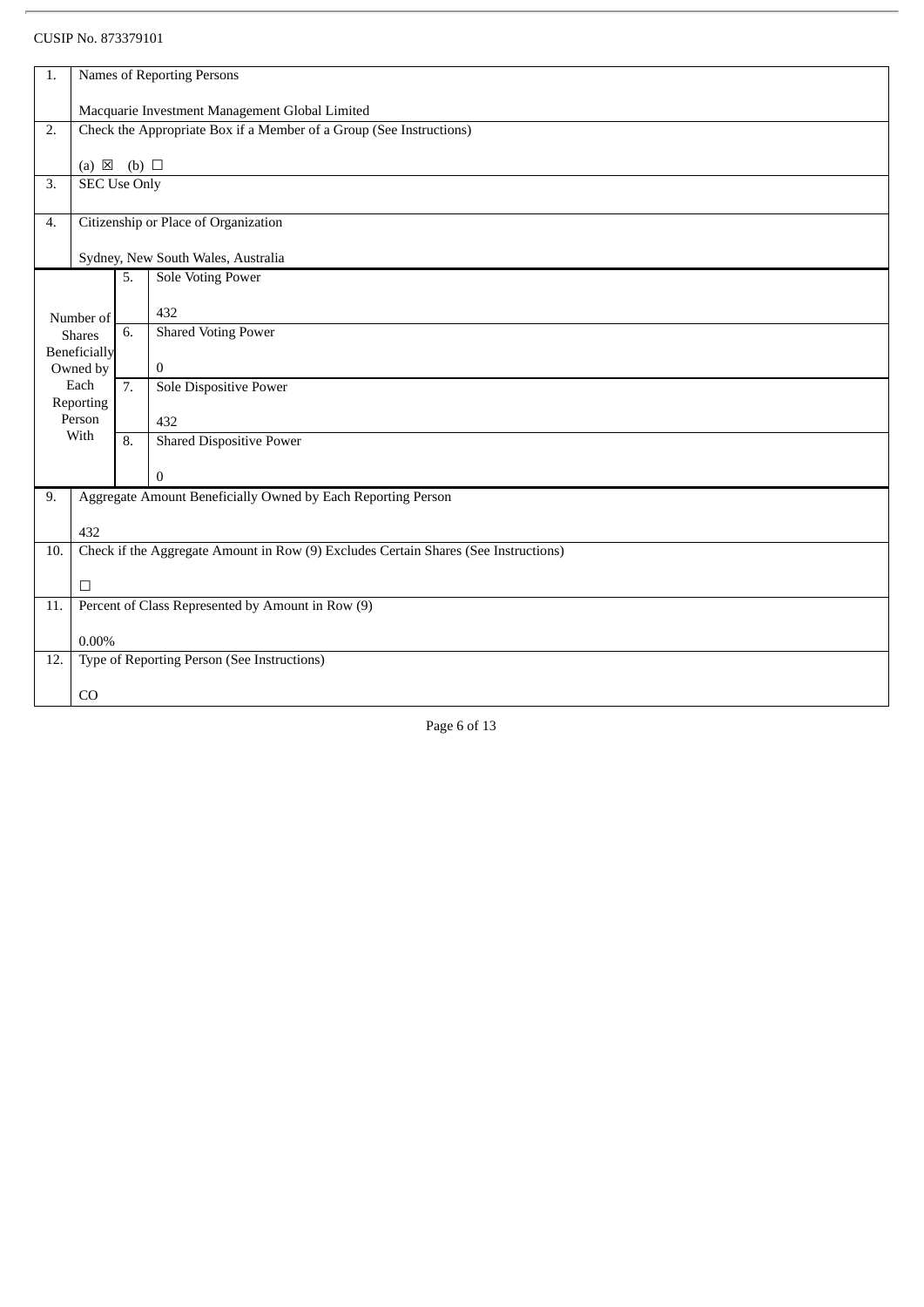| Item 1. |                                            |                                                                                                                              |  |
|---------|--------------------------------------------|------------------------------------------------------------------------------------------------------------------------------|--|
|         | (a)                                        | Name of Issuer                                                                                                               |  |
|         |                                            | Tabula Rasa Healthcare Inc.                                                                                                  |  |
|         | (b)                                        | Address of Issuer's Principal Executive Offices                                                                              |  |
|         |                                            | 228 STRAWBRIDGE Dr., Moorestown, New Jersey, 08057                                                                           |  |
| Item 2. |                                            |                                                                                                                              |  |
|         | (a)                                        | Name of Person Filing                                                                                                        |  |
|         |                                            | This Schedule 13G is jointly filed by Macquarie Group Limited, Macquarie Bank Limited, Macquarie Management Holdings Inc,    |  |
|         |                                            | Macquarie Investment Management Business Trust and Macquarie Investment Management Global Limited                            |  |
|         | (b)                                        | Address of Principal Business Office or, if none, Residence                                                                  |  |
|         |                                            | The principal business address of Macquarie Group Limited, Macquarie Bank Limited and Macquarie Investment Management        |  |
|         |                                            | Global Limited is 50 Martin Place Sydney, New South Wales, Australia. The principal business address of Macquarie Management |  |
|         |                                            | Holdings Inc. and Macquarie Investment Management Business Trust is 2005 Market Street, Philadelphia, PA 19103.              |  |
|         | (c)                                        | Citizenship                                                                                                                  |  |
|         |                                            | Macquarie Group Limited, Macquarie Bank Limited and Macquarie Investment Management Global Limited—Sydney, New South         |  |
|         |                                            | Wales, Australia Corporation                                                                                                 |  |
|         |                                            | Macquarie Management Holdings Inc. and Macquarie Investment Management Business Trust – incorporated or formed under the     |  |
|         |                                            | laws of the State of Delaware.                                                                                               |  |
|         | <b>Title of Class of Securities</b><br>(d) |                                                                                                                              |  |
|         |                                            | Common Stock                                                                                                                 |  |
|         | (e)                                        | <b>CUSIP Number</b>                                                                                                          |  |
|         |                                            | 873379101                                                                                                                    |  |
|         |                                            |                                                                                                                              |  |

## Item 3. If this statement is filed pursuant to §§240.13d-1(b) or 240.13d-2(b) or (c), check whether the person filing is a:

- (a)  $\Box$  Broker or dealer registered under section 15 of the Act (15 U.S.C. 780);
- (b)  $\Box$  Bank as defined in section 3(a)(6) of the Act (15 U.S.C. 78c);
- (c)  $\Box$  Insurance company as defined in section 3(a)(19) of the Act (15 U.S.C. 78c);
- (d)  $\Box$  Investment company registered under section 8 of the Investment Company Act of 1940 (15 U.S.C. 80a-8);
- (e)  $\boxtimes$  An investment adviser in accordance with §240.13d-1(b)(1)(ii)(E);
- (f)  $\Box$  An employee benefit plan or endowment fund in accordance with §240.13d-1(b)(1)(ii)(F);
- (g)  $\boxtimes$  A parent holding company or control person in accordance with §240.13d-1(b)(1)(ii)(G);
- (h)  $\Box$  A savings association as defined in Section 3(b) of the Federal Deposit Insurance Act (12 U.S.C. 1813);
- (i)  $□$  A church plan that is excluded from the definition of an investment company under section 3(c)(14) of the Investment Company Act of 1940 (15 U.S.C. 80a-3);
- (j)  $\Box$  A non-U.S. institution in accordance with § 240.13d-1(b)(1)(ii)(J);
- (k)  $\Box$  Group, in accordance with § 240.13d–1(b)(1)(ii)(K). If filing as a non-U.S. institution in accordance with § 240.13d–1(b)(1)(ii)(J), please specify the type of institution:

Page 7 of 13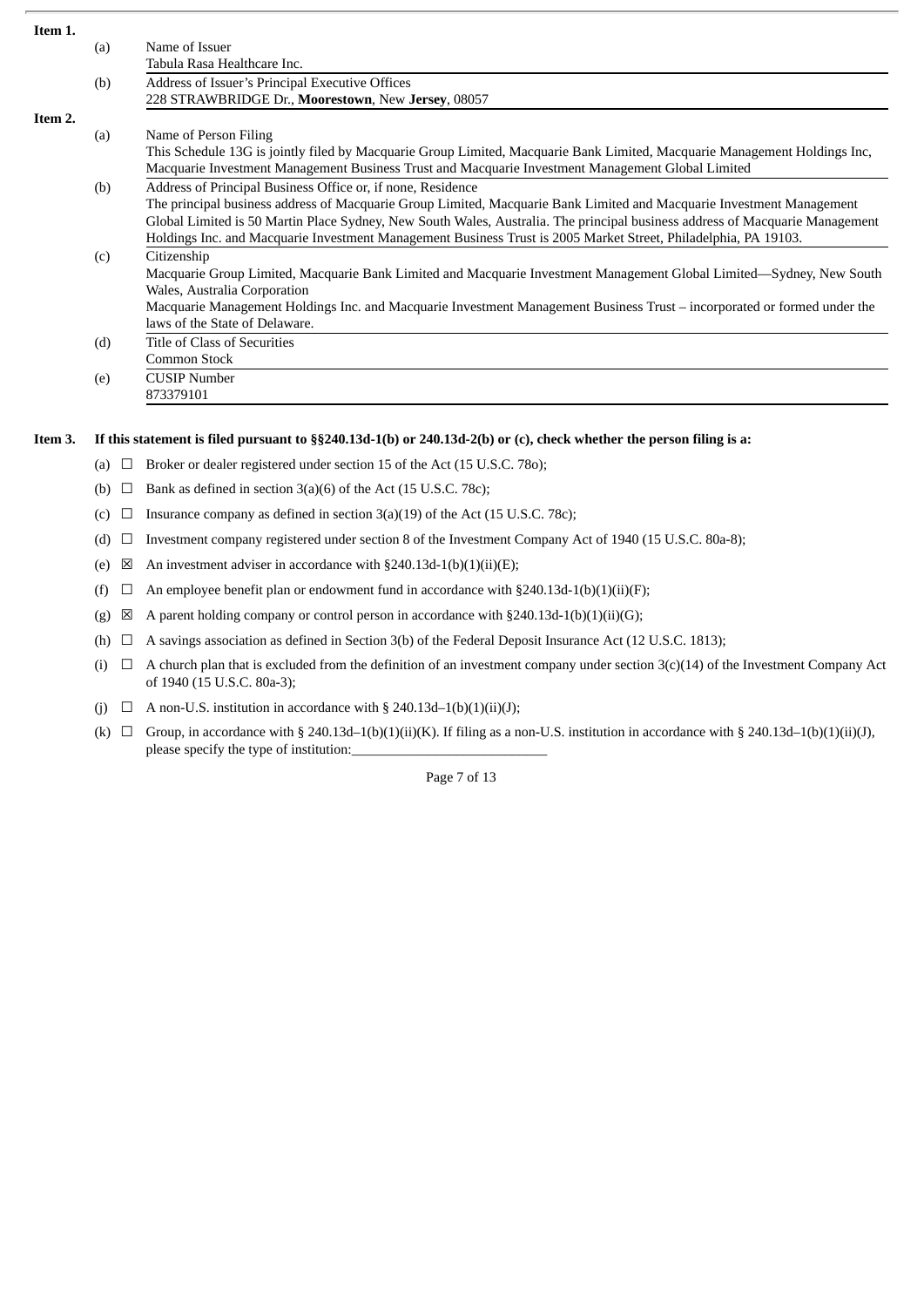#### **Item 4. Ownership**

Provide the following information regarding the aggregate number and percentage of the class of securities of the issuer identified in Item 1.

- (a) Amount beneficially owned: See responses on the cover page hereto.
- (b) Percent of class: See responses on the cover page hereto.
- (c) Number of shares as to which the person has:

| $\left( 1\right)$ | Sole power to vote or to direct the vote                |
|-------------------|---------------------------------------------------------|
|                   | See responses on the cover page hereto.                 |
| (ii)              | Shared power to vote or to direct the vote              |
|                   |                                                         |
| (iii)             | Sole power to dispose or to direct the disposition of   |
|                   | See responses on the cover page hereto.                 |
| (iv)              | Shared power to dispose or to direct the disposition of |
|                   |                                                         |

#### **Item 5. Ownership of Five Percent or Less of a Class**

If this statement is being filed to report the fact that as of the date hereof the reporting person has ceased to be the beneficial owner of more than five percent of the class of securities, check the following

#### **Item 6. Ownership of More than Five Percent on Behalf of Another Person**

Not applicable.

#### Item 7. Identification and Classification of the Subsidiary Which Acquired the Security Being Reported on By the Parent Holding **Company or Control Person**

See Exhibit A.

# **Item 8. Identification and Classification of Members of the Group**

Not applicable.

## **Item 9. Notice of Dissolution of Group**

Not applicable.

Page 8 of 13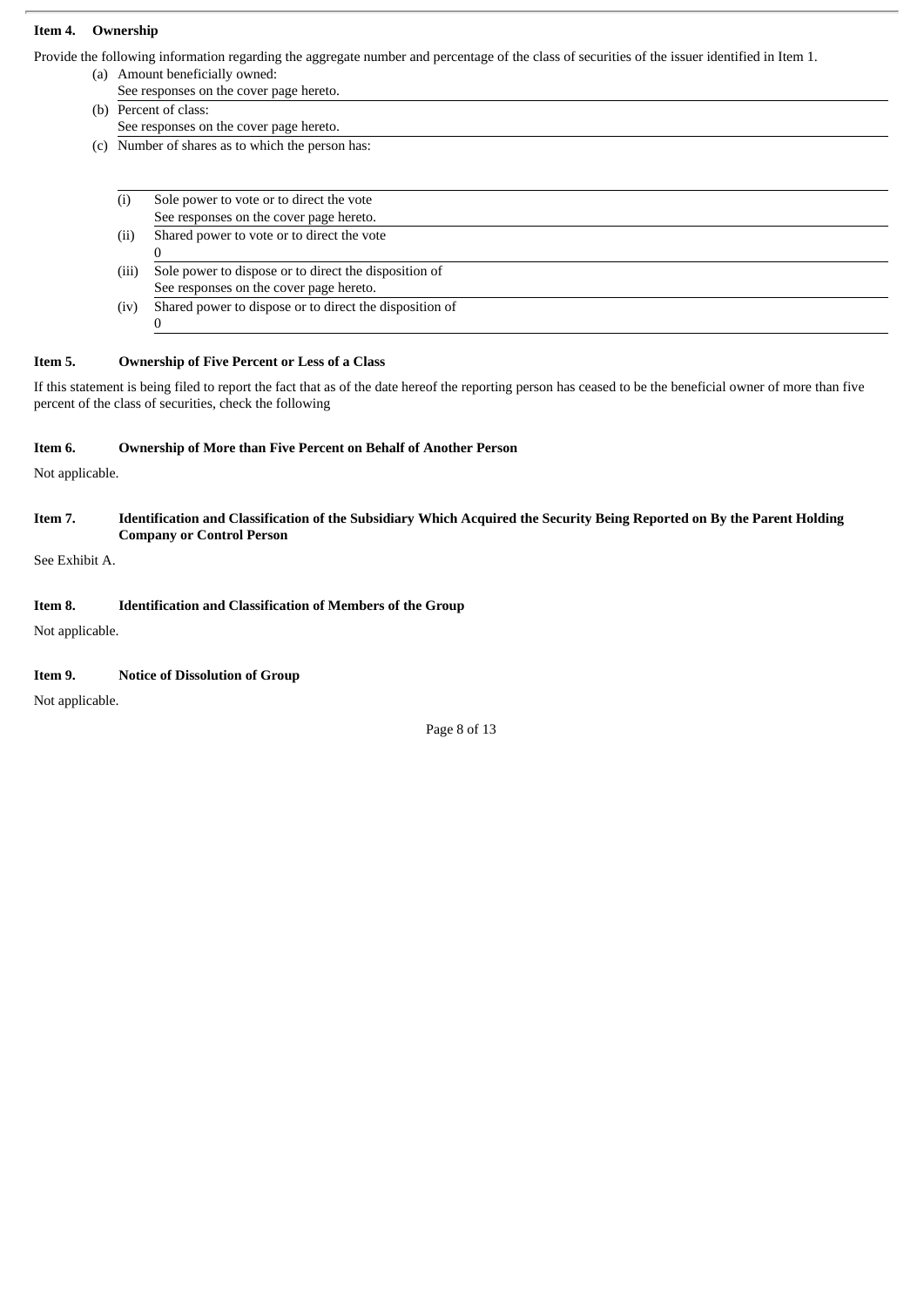#### **Item 10. Certification**

By signing below I certify that, to the best of my knowledge and belief, the securities referred to above were acquired and are held in the ordinary course of business and were not acquired and are not held for the purpose of or with the effect of changing or influencing the control of the issuer of the securities and were not acquired and are not held in connection with or as a participant in any transaction having that purpose or effect.

#### **Signature**

After reasonable inquiry and to the best of my knowledge and belief, I certify that the information set forth in this statement is true, complete and correct.

| Macquarie Group Limited                                                                                                                                           | August 10, 2021          |  |
|-------------------------------------------------------------------------------------------------------------------------------------------------------------------|--------------------------|--|
|                                                                                                                                                                   | Date                     |  |
| /s/ Paul Peduto                                                                                                                                                   | /s/ Charles Glorioso     |  |
| Signature                                                                                                                                                         | Signature                |  |
| Paul Peduto                                                                                                                                                       | <b>Charles Glorioso</b>  |  |
| <b>Associate Director</b>                                                                                                                                         | <b>Division Director</b> |  |
| Macquarie Bank Limited                                                                                                                                            | August 10, 2021          |  |
|                                                                                                                                                                   | Date                     |  |
| /s/ Paul Peduto                                                                                                                                                   | /s/ Charles Glorioso     |  |
| Signature                                                                                                                                                         | Signature                |  |
| Paul Peduto                                                                                                                                                       | <b>Charles Glorioso</b>  |  |
| <b>Associate Director</b>                                                                                                                                         | <b>Division Director</b> |  |
| After reasonable inquiry and to the best of my knowledge and belief, I certify that the information set forth in this statement is true, complete and<br>correct. |                          |  |
| Macquarie Investment Management Holdings, Inc.                                                                                                                    | August 10, 2021          |  |
|                                                                                                                                                                   | Date                     |  |
| /s/ Brian L. Murray                                                                                                                                               |                          |  |
| Signature                                                                                                                                                         |                          |  |
| Brian L. Murray<br><b>Chief Compliance Officer</b>                                                                                                                |                          |  |
| Macquarie Investment Management Business Trust                                                                                                                    | August 10, 2021          |  |
|                                                                                                                                                                   | Date                     |  |
| /s/ Brian L. Murray                                                                                                                                               |                          |  |
| Signature                                                                                                                                                         |                          |  |
| Brian L. Murray                                                                                                                                                   |                          |  |
| <b>Chief Compliance Officer</b>                                                                                                                                   |                          |  |
|                                                                                                                                                                   | Page 9 of 13             |  |
|                                                                                                                                                                   |                          |  |
|                                                                                                                                                                   |                          |  |
|                                                                                                                                                                   |                          |  |
|                                                                                                                                                                   |                          |  |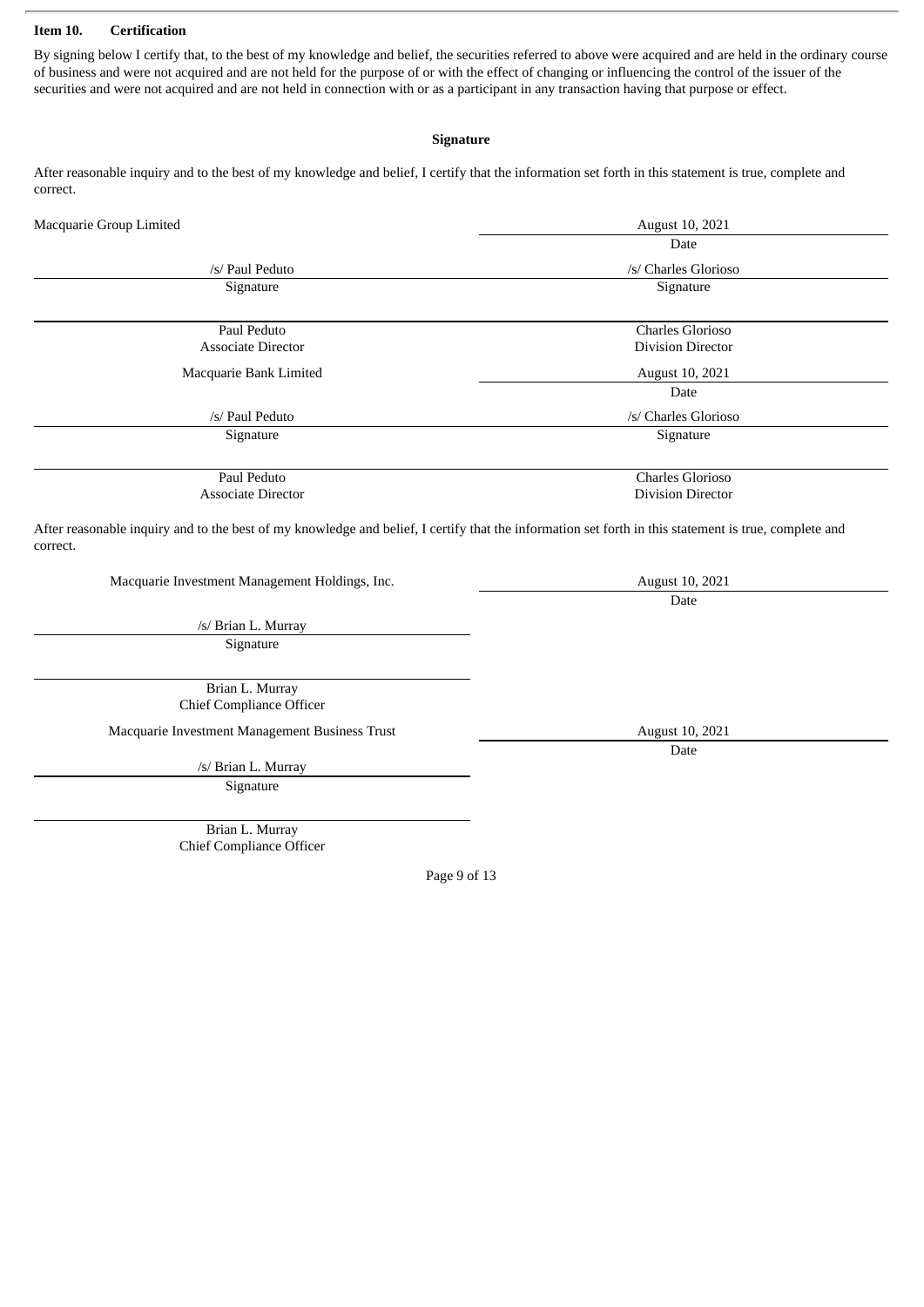## **EXHIBIT A**

#### AGREEMENT TO FILE JOINT ACQUISITION STATEMENTS

AGREEMENT made this 2nd day of FEBRUARY, 2021 by and between Delaware Funds® by Macquarie listed on Annex A hereto, Macquarie Investment Management Business Trust, Macquarie Management Holdings, Inc, and the Macquarie Parties listed on Annex B hereto (collectively referred to as the "parties").

WHEREAS, the parties hereto may be deemed to be the direct or indirect beneficial owners of the same equity securities for the purpose of the reporting requirements of Section 13(d) of the Securities Exchange Act of 1934, as amended (the "Exchange Act"), and

WHEREAS, the regulations promulgated under Section 13(d) of the Exchange Act permit the joining of such beneficial owners in the filing of a single Joint Acquisition Statement reporting such ownership to the Securities and Exchange Commission.

NOW, THEREFORE, in consideration of the mutual covenants herein contained, and each of the parties hereto intending to be legally bound, it is agreed as follows:

1. In the event that any two or more parties shall be deemed to be the direct or indirect beneficial owners of the same equity security required to be reported to the Securities and Exchange Commission such parties may join together in the filing of a Joint Acquisition Statement with respect to that security. Additional persons who may after the date hereof be deemed to be the direct or indirect beneficial owners of the same equity security as a party hereto and required to be reported to the Securities and Exchange Commission (a "New Party") may be added as a party this agreement by signing a counterpart hereof. An amendment to this agreement is deemed effective upon the signature of such new party and the amendment of the applicable Annex which may be affixed to this agreement as amended. Each party hereto agrees that this agreement, as it may be amended from time to time as provided herein, is a valid and binding agreement of each such party.

2. With respect to each Joint Acquisition Statement in which a party joins, each party acknowledges that (a) it will be eligible under applicable regulations of the Securities and Exchange Commission to join in the filing and (b) it will be responsible for the timely filing of such statement and any amendments thereto and the completeness and accuracy of the information concerning such party; but each such party shall not be responsible for the completeness and accuracy of the information concerning the other parties making the filing, unless such party knows or has reason to believe that such information with respect to such other parties is inaccurate.

3. The parties consent to the inclusion of a copy of this agreement as an exhibit to any Joint Acquisition Statement filed on behalf of any of them.

Page 10 of 13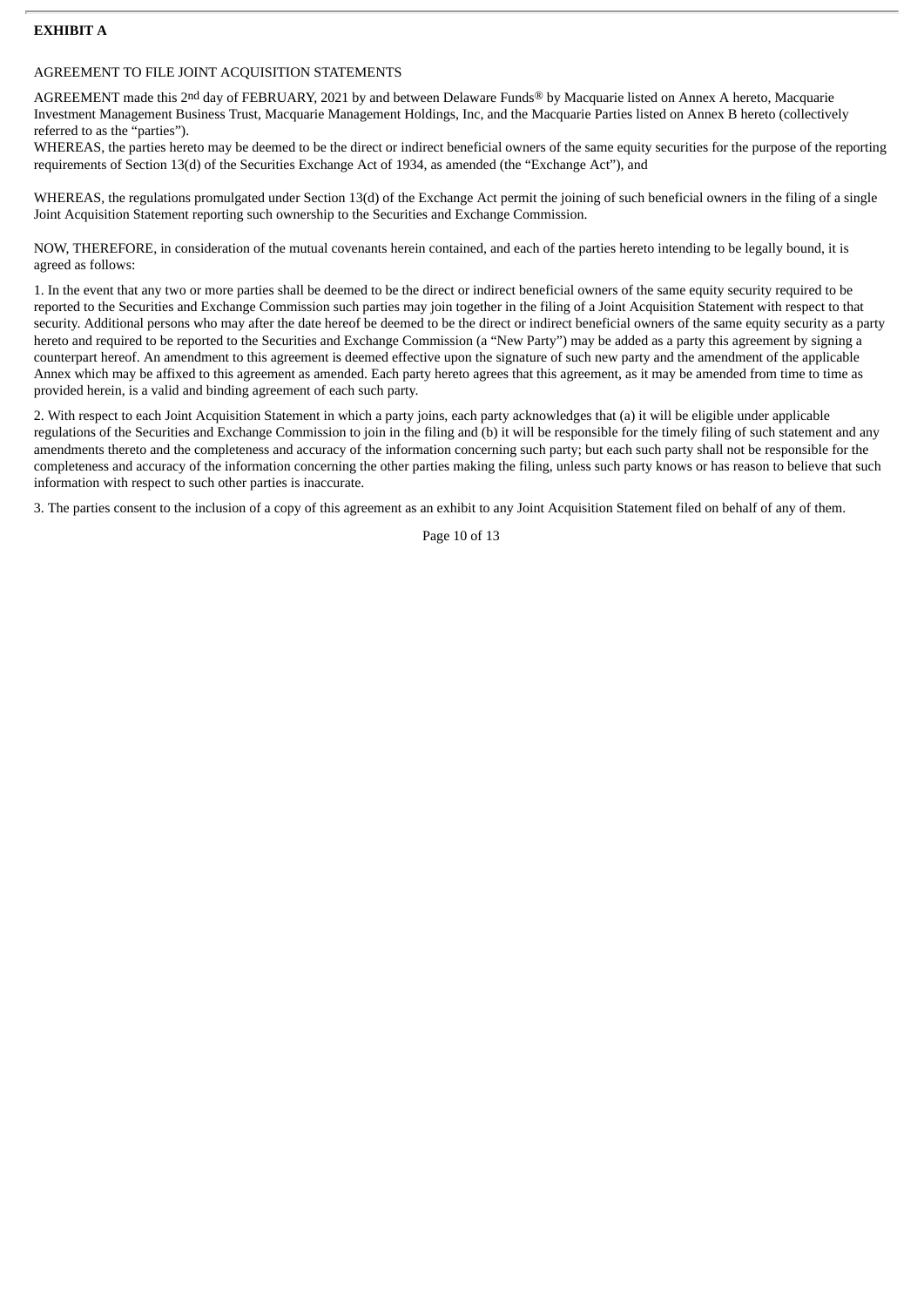IN WITNESS WHEREOF, the parties hereto have executed this agreement by their duly authorized officers as of the date set forth above.

DELAWARE FUNDS® BY MACQUARIE (listed on Annex A hereto)

ATTEST BY:

| /s/ Brian L. Murray                                | /s/ David Connor                       |
|----------------------------------------------------|----------------------------------------|
| Signature                                          | Signature                              |
| Brian L. Murray<br><b>Chief Compliance Officer</b> | David Connor<br><b>General Counsel</b> |
| MACQUARIE INVESTMENT MANAGEMENT BUSINESS TRUST     |                                        |
|                                                    |                                        |
| /s/ Brian L. Murray                                | /s/ David Connor                       |
| Signature                                          | Signature                              |
| Brian L. Murray                                    | David Connor                           |
| <b>Chief Compliance Officer</b>                    | <b>General Counsel</b>                 |
| MACQUARIE MANAGEMENT HOLDINGS, INC.                |                                        |
| /s/ Brian L. Murray                                | /s/ David Connor                       |
| Signature                                          | Signature                              |
| Brian L. Murray                                    | David Connor                           |
| <b>Chief Compliance Officer</b>                    | <b>General Counsel</b>                 |
| THE MACQUARIE PARTIES (LISTED ON ANNEX B HERETO)   |                                        |
| <b>ATTEST BY:</b>                                  |                                        |
| /s/ Paul Peduto                                    | /s/ Charles Glorioso                   |
| Signature                                          | Signature                              |
| Paul Peduto                                        | Charles Glorioso                       |
| <b>Associate Director</b>                          | <b>Division Director</b>               |
| Page 11 of 13                                      |                                        |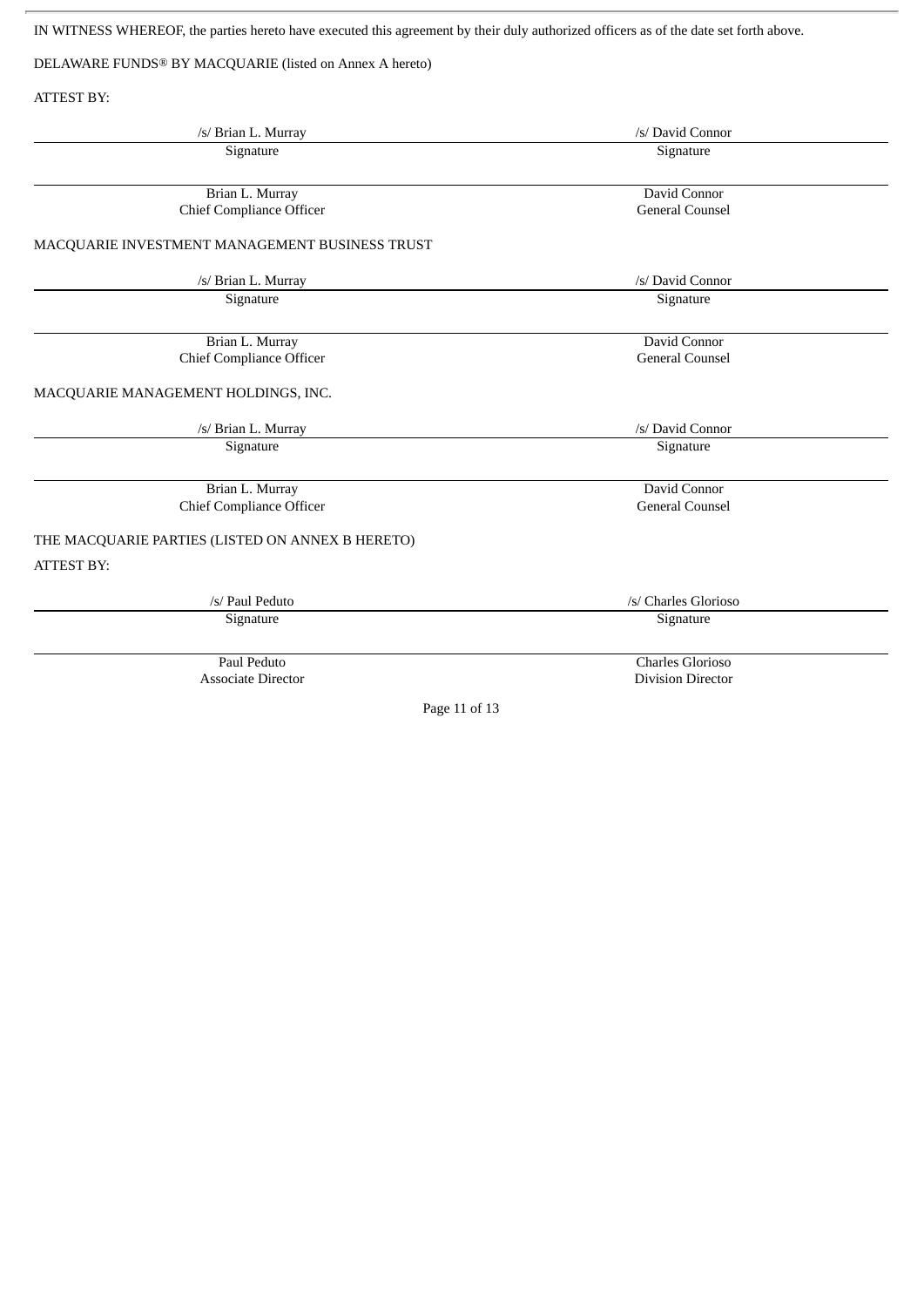DELAWARE GROUP EQUITY FUNDS I DELAWARE GROUP EQUITY FUNDS II DELAWARE GROUP EQUITY FUNDS IV DELAWARE GROUP EQUITY FUNDS V DELAWARE GROUP INCOME FUNDS DELAWARE GROUP LIMITED-TERM GOVERNMENT FUNDS DELAWARE GROUP CASH RESERVE DELAWARE GROUP GOVERNMENT FUND DELAWARE GROUP STATE TAX-FREE INCOME TRUST DELAWARE GROUP TAX-FREE FUND DELAWARE GROUP GLOBAL & INTERNATIONAL FUNDS DELAWARE GROUP ADVISER FUNDS DELAWARE VIP TRUST DELAWARE POOLED TRUST DELAWARE GROUP FOUNDATION FUNDS DELAWARE INVESTMENTS DIVIDEND AND INCOME FUND, INC. DELAWARE ENHANCED GLOBAL DIVIDEND AND INCOME FUND INVESTED PORTFOLIOS IVY HIGH INCOME OPPORTUNITIES FUND IVY FUNDS IVY VARIABLE INSURANCE PORTFOLIOSSM VOYAGEUR INSURED FUNDS VOYAGEUR INTERMEDIATE TAX FREE FUNDS VOYAGEUR MUTUAL FUNDS VOYAGEUR MUTUAL FUNDS II VOYAGEUR MUTUAL FUNDS III VOYAGEUR TAX FREE FUNDS DELAWARE INVESTMENTS COLORADO MUNICIPAL INCOME FUND, INC. DELAWARE INVESTMENTS NATIONAL MUNICIPAL INCOME FUND DELAWARE INVESTMENTS MINNESOTA MUNICIPAL INCOME FUND II, INC.

Page 12 of 13